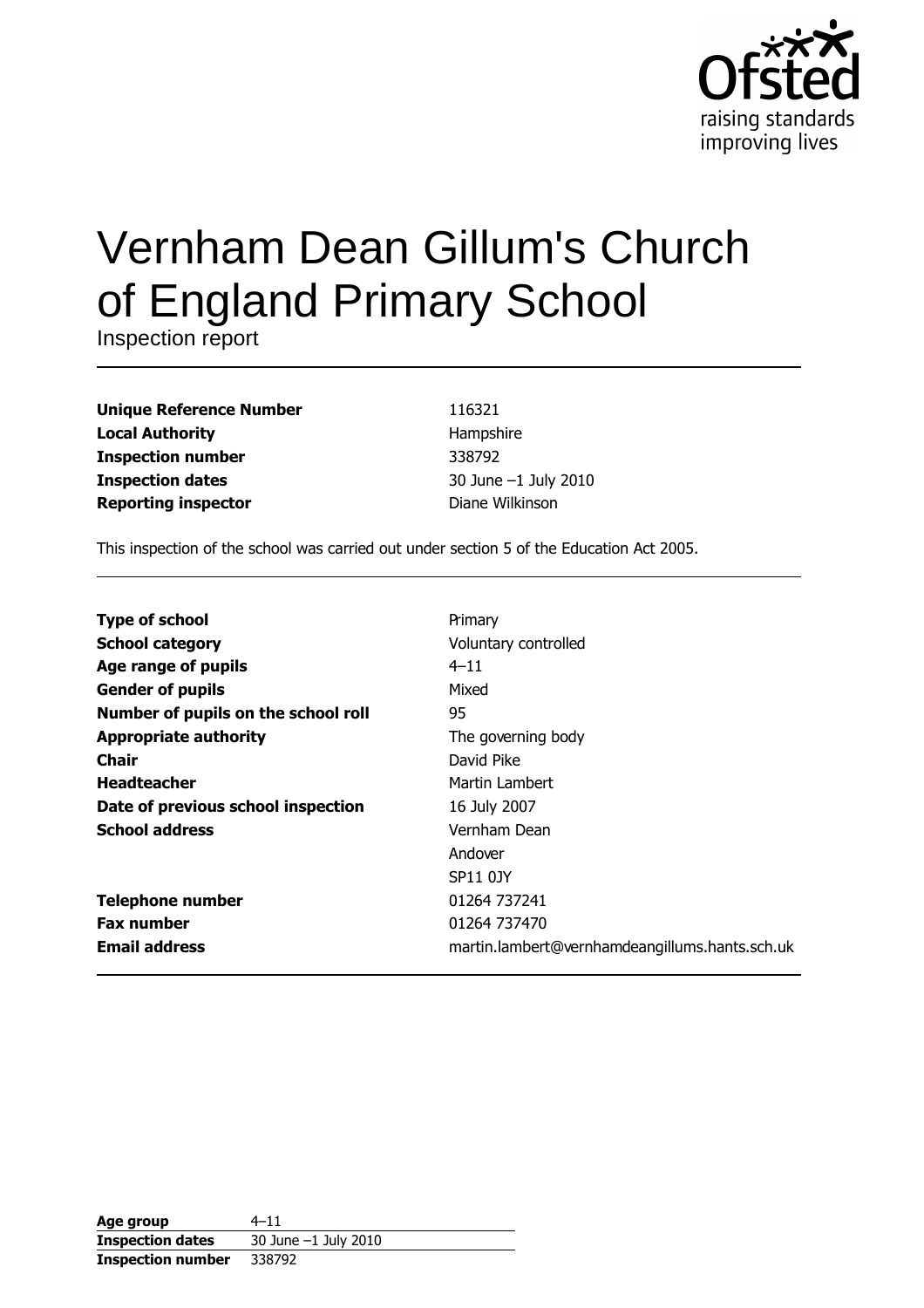The Office for Standards in Education, Children's Services and Skills (Ofsted) regulates and inspects to achieve excellence in the care of children and young people, and in education and skills for learners of all ages. It regulates and inspects childcare and children's social care, and inspects the Children and Family Court Advisory Support Service (Cafcass), schools, colleges, initial teacher training, work-based learning and skills training, adult and community learning, and education and training in prisons and other secure establishments. It rates council children's services, and inspects services for looked after children, safequarding and child protection.

Further copies of this report are obtainable from the school. Under the Education Act 2005, the school must provide a copy of this report free of charge to certain categories of people. A charge not exceeding the full cost of reproduction may be made for any other copies supplied.

If you would like a copy of this document in a different format, such as large print or Braille, please telephone 08456 404045, or email enquiries@ofsted.gov.uk.

You may copy all or parts of this document for non-commercial educational purposes, as long as you give details of the source and date of publication and do not alter the documentation in any way.

Royal Exchange Buildings St Ann's Square Manchester M2 7LA T: 08456 404045 Textphone: 0161 618 8524 E: enquiries@ofsted.gov.uk W: www.ofsted.gov.uk © Crown copyright 2010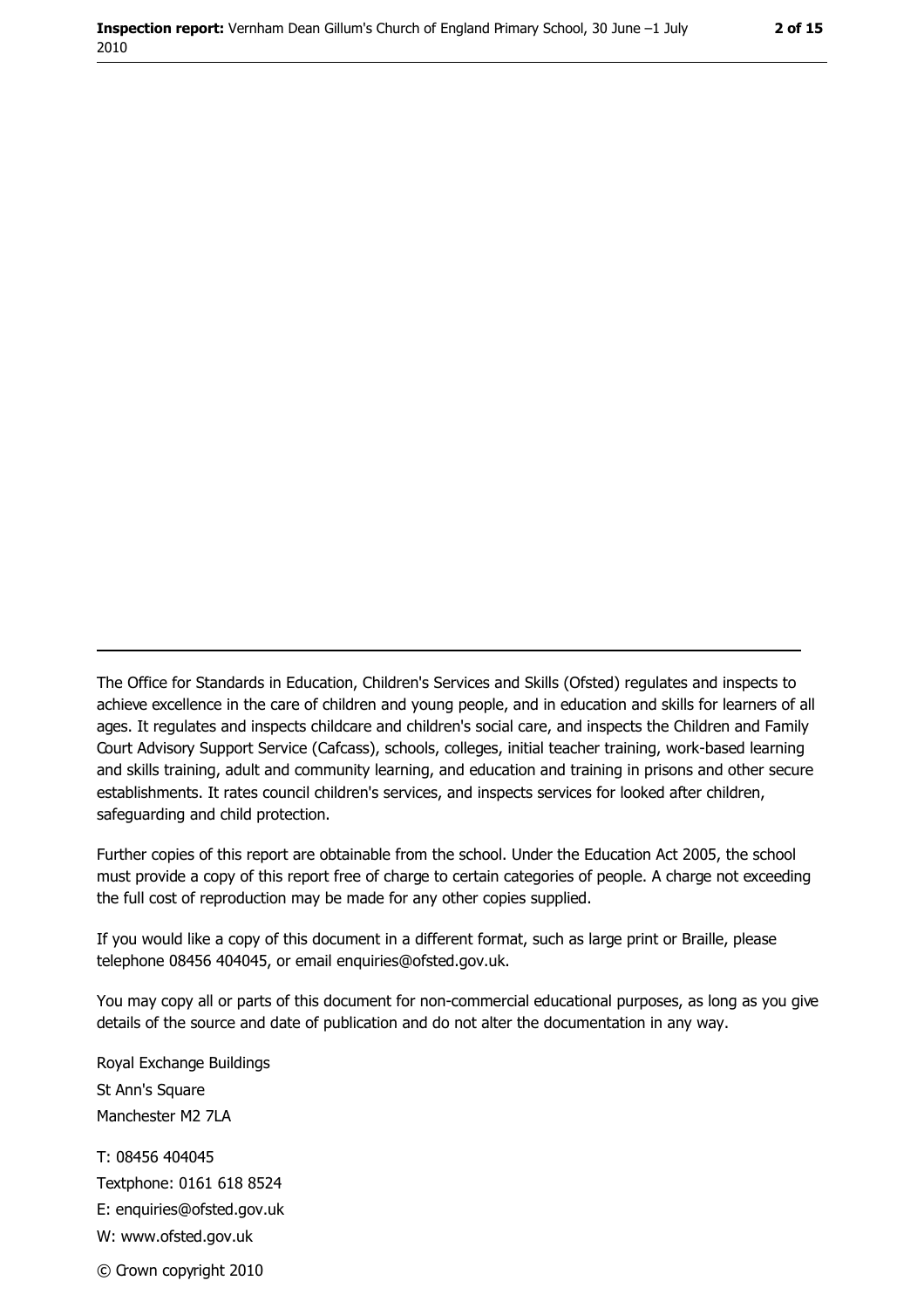# **Introduction**

This inspection was carried out by two additional inspectors. The inspectors visited 10 lessons and observed four teachers. They held meetings with governors, staff, pupils and the School Improvement Partner. A small number of parents and carers bringing their children to school were also spoken to. Inspectors observed the school's work, and looked at analyses of pupils' progress, governor meeting records, development planning and monitoring, local authority reports, a range of policies and procedures including those associated with safeguarding, curriculum planning documents and a sample of pupils' work. They also scrutinised questionnaires returned by 64 parents and carers, 51 pupils and nine staff.

The inspection team reviewed many aspects of the school's work. It looked in detail at the following:

- the effectiveness of the school's actions to help pupils make consistently good  $\blacksquare$ progress
- how well the weaker aspects of pupils' attainment are being addressed, especially  $\blacksquare$ related to writing and mathematics
- the extent to which the school is helping pupils who are on the cusp of achieving a  $\blacksquare$ higher level to do so.

# **Information about the school**

This is a small village school in which pupils are taught in mixed-age classes. A very large majority of pupils are of White British heritage with none at the early stages of learning English. The proportion of pupils with special educational needs and/or disabilities is slightly below average although this varies significantly between year groups. Their needs are mainly associated with learning, and speech, language and communication. A new headteacher joined the school just over a year ago. The school holds the silver Eco-school award. A significant minority of pupils travel from outside the school's catchment area.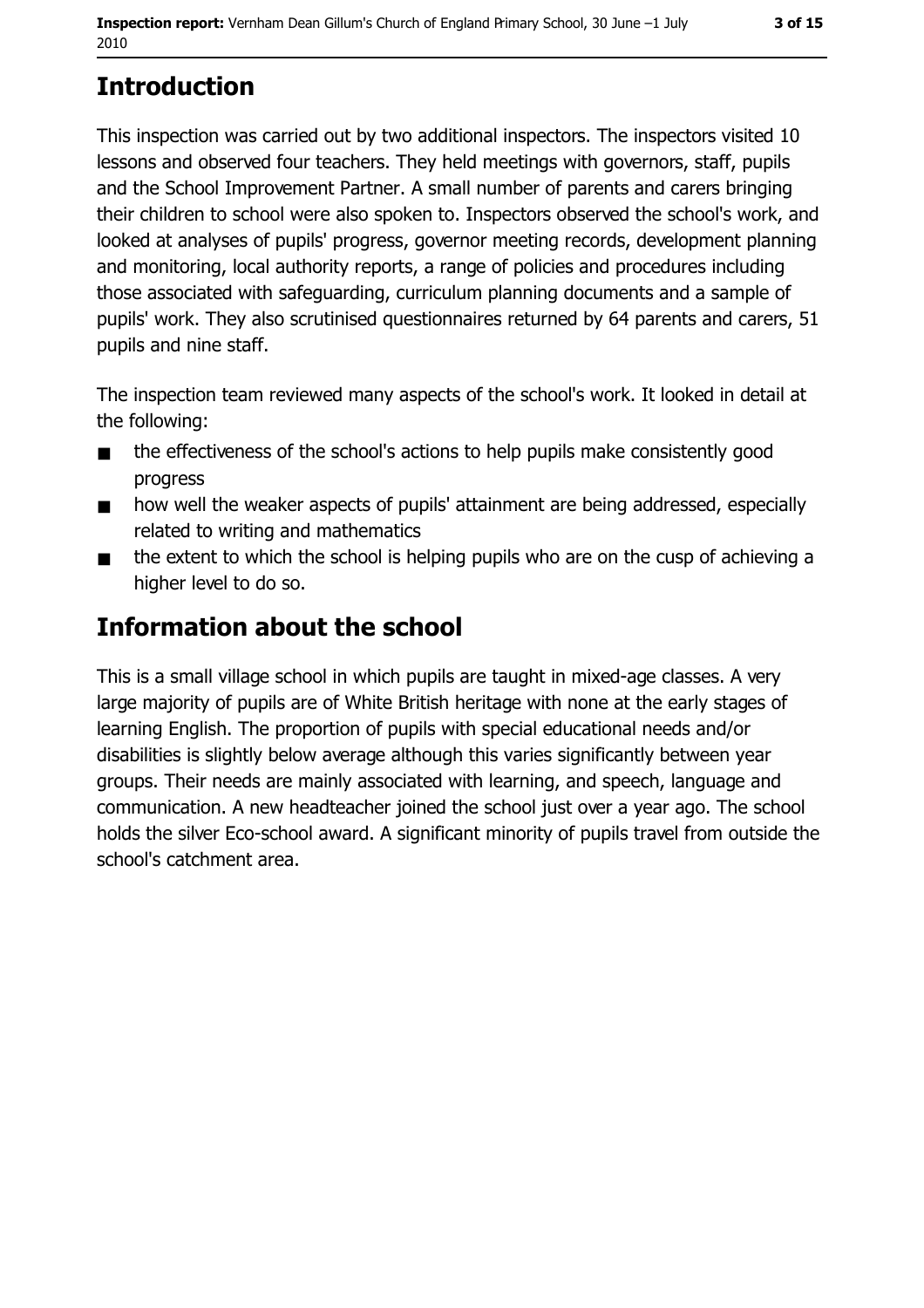Inspection grades: 1 is outstanding, 2 is good, 3 is satisfactory, and 4 is inadequate

# **Inspection judgements**

## Overall effectiveness: how good is the school?

## The school's capacity for sustained improvement

## **Main findings**

The standard of education at this school is good. Some aspects are outstanding, especially the ethos which helps provide excellent pastoral care. Pupils know staff have their best interests at heart and thoroughly enjoy school, very enthusiastically participating in everything on offer. Attendance levels are high. Behaviour, both in lessons and around the school, is excellent. Pupils have an outstanding awareness of how to keep healthy and safe, being adamant that bullying is extremely rare and totally confident in the strategies used to prevent it. Community cohesion within the school and village is excellent although pupils are less aware of how they can contribute to the wider community in this country.

Pupils' individual needs are supported especially well. Some Reception children, especially girls, have lacked confidence, which limited their progress. More recently, a greater promotion of independent learning has encouraged them to attempt new things. Specific needs are exceptionally well supported, for example in groups supervised by very skilled teaching assistants. Pupils with a special talent are helped to flourish in subjects such as mathematics, art, music or sport. Strengths such as these help all pupils to achieve equally well. Parents and carers recognise this and are highly delighted with the school. In return, they support its work exceptionally well, with the high quality accommodation and resources, provided by parents and carers, being a testament to this.

The school benefits from the outstanding leadership skills of its new headteacher. In particular, his monitoring and evaluation skills are especially strong, resulting in very effective strategies being devised to successfully target weaknesses in aspects like writing and mathematics. His work in developing the quality of teaching has led to exceptionally strong features being evident in a number of lessons during the inspection. In these lessons pupils made excellent progress. Monitoring, however, indicates teaching and learning are not always as good. Very good procedures are in place for checking pupils' progress in English and mathematics although this is not so effective in other subjects like science. Very effective monitoring information helps both staff and governors to support improvement priorities well although their contribution to strategic direction is underdeveloped. Nevertheless, the increasing effectiveness of development planning means the school has a good capacity for further improvement.

Pupils get on exceptionally well together, cooperate especially well in lessons, want to please their teachers and make good progress. Exceptionally good use of learning targets inspires pupils to do their best so that those on the cusp of attaining a higher level are increasingly reaching it. This has helped attainment to rise well this year, with virtually all pupils reaching the level expected by Year 6 and around 50% exceeding this.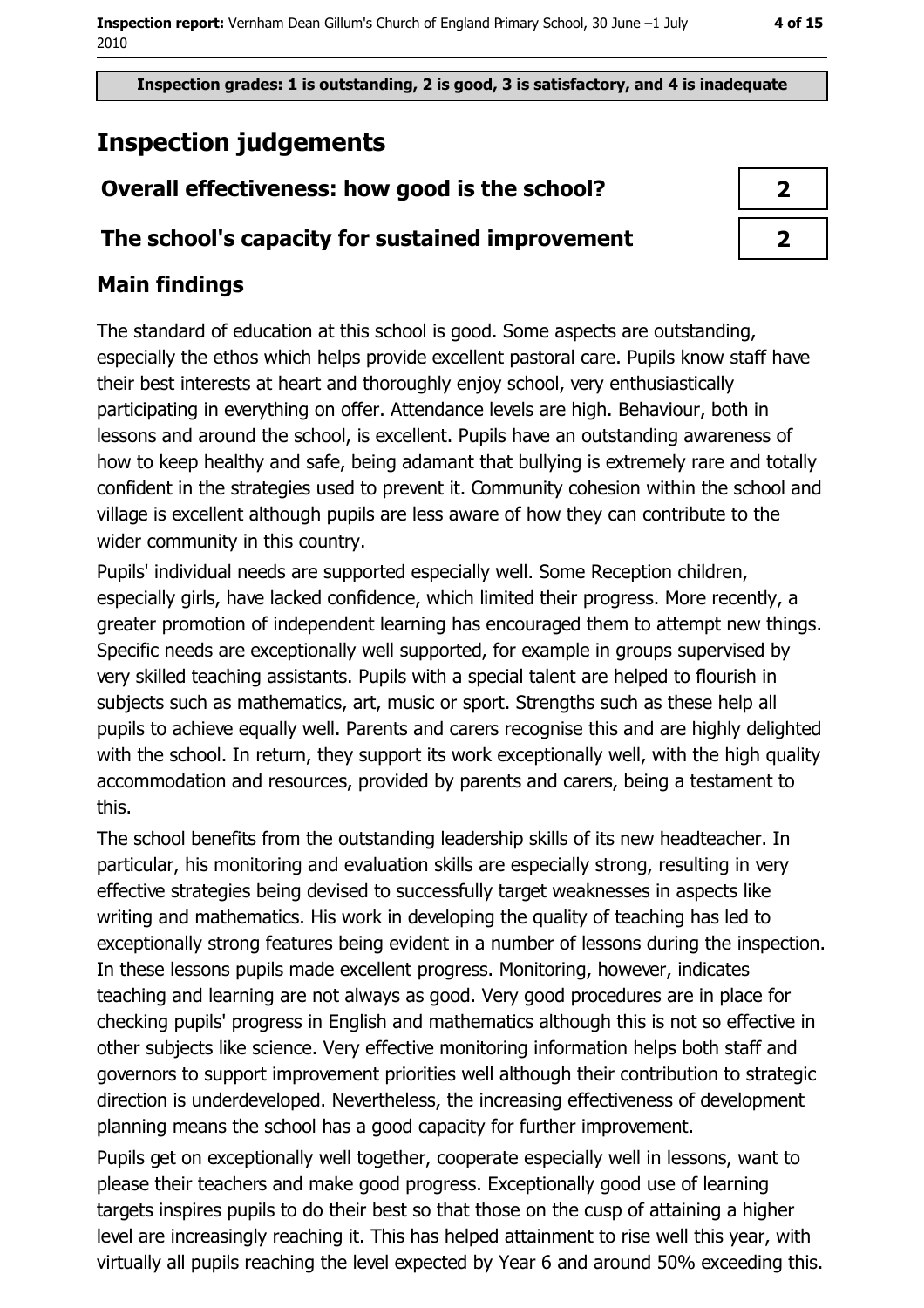Attainment in the national tests for Years 2 and 6 pupils is on an upward trend and well placed to rise further.

#### What does the school need to do to improve further?

- Build on and extend the improvements in progress and attainment, especially  $\blacksquare$ through:
	- consistently applying the strengths seen in some lessons to all lessons
	- encouraging Reception children to work independently and take risks in order to enhance their learning
	- extending assessment and monitoring systems used for English and mathematics to other subjects, particularly science
	- enabling staff with management responsibilities and governors to play a greater role in the strategic direction of the school.

 $\mathbf{1}$ 

Forge links with other schools or institutions so that pupils clearly recognise how they can contribute to community cohesion in the United Kingdom.

### **Outcomes for individuals and groups of pupils**

Pupils' excellent personal outcomes significantly support their capacity for learning. Staff are now capitalising on this well to improve progress. Pupils are becoming more mature in how they approach their work, regularly seeking ways to improve it, especially in the older classes. Pupils work really well together, testing out and comparing ideas. By the time pupils leave they are exceptionally well rounded young people, with a very good understanding of how to do the best in their work. These strengths help prepare pupils well for their future. Mutual respect throughout the school community results in excellent relationships which help pupils recognise that diversity is a strength and to enjoy opportunities to learn about other cultures.

Pupils contribute very positively to school life, look out for each other and willingly take on responsibility. Many opportunities for physical activities, especially sport, and pupils' heightened food awareness ensure they have a really good understanding of how to achieve a healthy lifestyle. Safety awareness, for example with regard to the roads, handling animals or if there is a fire, is excellent. Spiritual development, as is evident in the very well constructed assemblies, is outstanding.

The school's very good tracking data and pupils' work books clearly show that progress is consistently good throughout the school, including for those pupils with learning, language or behavioural needs. Reception children achieve well in all areas of learning although in some years their writing and social skills are underdeveloped. Recent changes are improving their progress in these aspects. Good progress in Years 1 and 2 helps virtually all pupils reach average levels, with higher attaining pupils writing very effectively, using accurate punctuation and spelling. By Year 4, pupils work confidently with fractions and decimals, the higher attainers accurately comparing these with percentages. By Year 6, pupils very competently use these skills, for example, when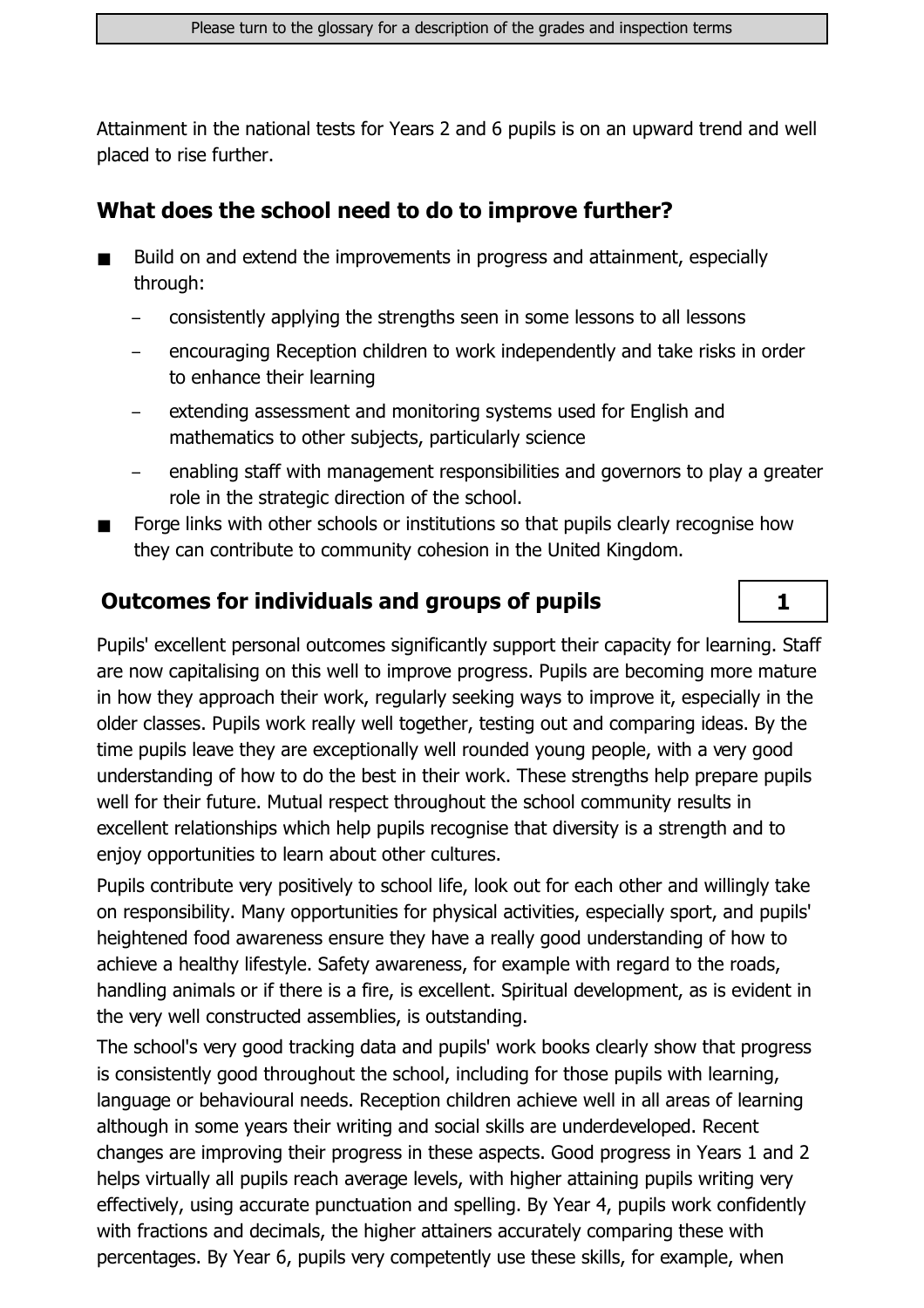#### Inspection grades: 1 is outstanding, 2 is good, 3 is satisfactory, and 4 is inadequate

working out the number of slabs required for the surround of different shaped swimming pools. Their descriptive writing is often of exceptionally high quality. For example, figurative language such as, 'the candle light flickering with fright' is used especially well in their poetry. Progress in science, although not a priority this year, has also improved because greater emphasis is being place on learning concepts through investigative work.

These are the grades for pupils' outcomes

| Pupils' achievement and the extent to which they enjoy their learning                                                     |                         |
|---------------------------------------------------------------------------------------------------------------------------|-------------------------|
| Taking into account:<br>Pupils' attainment <sup>1</sup>                                                                   | 2                       |
| The quality of pupils' learning and their progress                                                                        | $\overline{2}$          |
| The quality of learning for pupils with special educational needs and/or<br>disabilities and their progress               | $\mathcal{P}$           |
| The extent to which pupils feel safe                                                                                      | 1                       |
| <b>Pupils' behaviour</b>                                                                                                  | 1                       |
| The extent to which pupils adopt healthy lifestyles                                                                       | 1                       |
| The extent to which pupils contribute to the school and wider community                                                   | $\overline{\mathbf{2}}$ |
| The extent to which pupils develop workplace and other skills that will<br>contribute to their future economic well-being | $\overline{\mathbf{2}}$ |
| Taking into account:<br>Pupils' attendance <sup>1</sup>                                                                   | 1                       |
| The extent of pupils' spiritual, moral, social and cultural development                                                   | 1                       |

#### How effective is the provision?

Adults' excellent knowledge of individual pupils helps them to respond swiftly to changing needs. Learning assistants are especially good at helping younger or less able pupils understand what they have to do and how to go about it. Support for pupils with emotional or behavioural needs is outstanding, significantly supporting excellent behaviour. Recent changes to induction procedures, including home visits, help encourage exceptionally strong relationships with parents and carers, enabling them to be very effective partners in their child's learning. Pupils moving on to secondary school feel very well prepared.

The grades for attainment and attendance are: 1 is high; 2 is above average; 3 is broadly average; and 4 is low.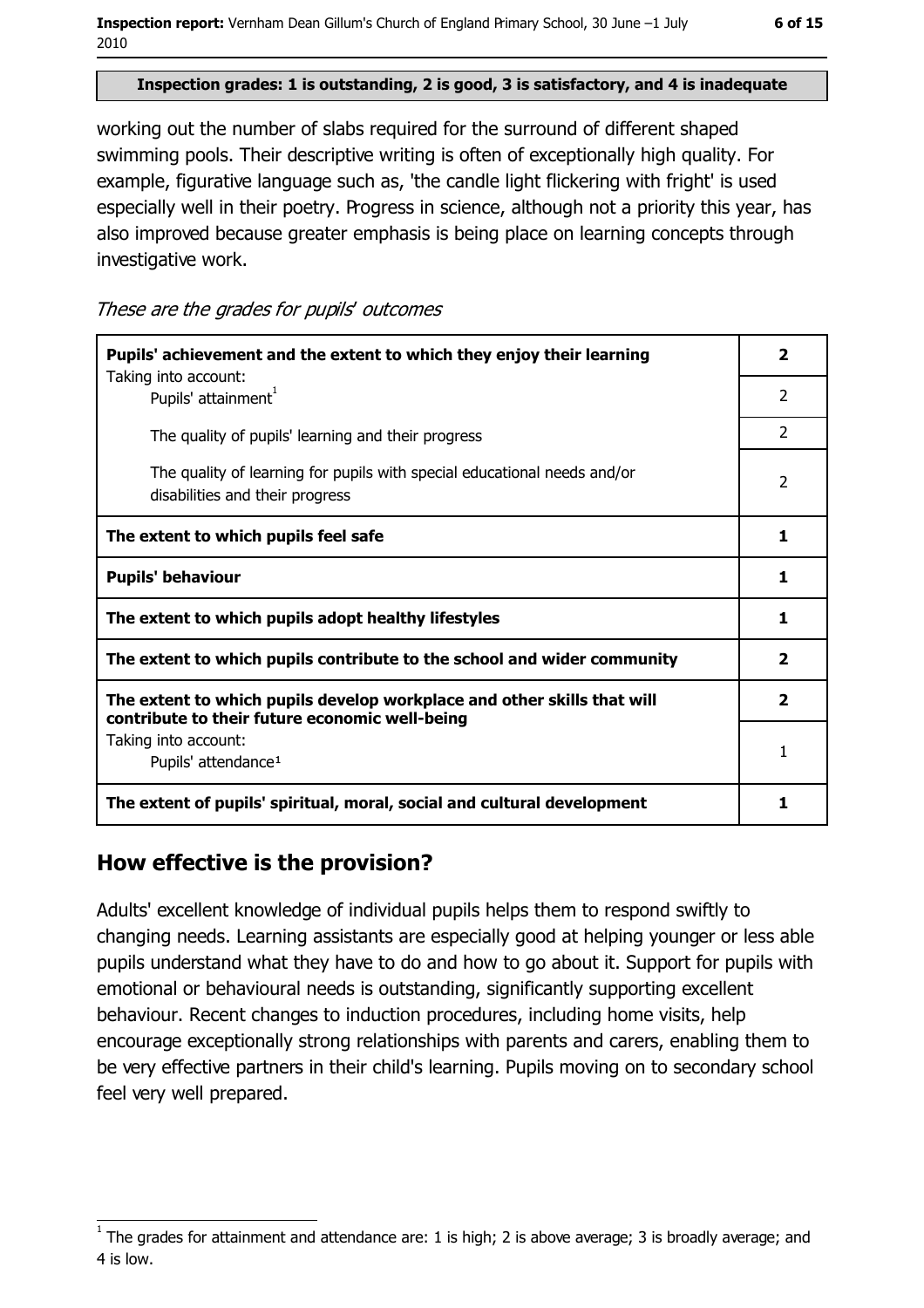Teaching, which varied in quality in previous years, is now uniformly good and continuing to improve even further. This has been considerably helped by the common approach to planning challenging activities, well matched to the ages and stages of different pupils. The use of lesson targets and identification of what is needed to achieve them is excellent. Teachers make it clear that all pupils are expected to achieve the lowest level, some to exceed this and a few to do really well. Because of their high commitment to learning, virtually all pupils try their very best to achieve the middle target and increasingly the highest one, which is one reason why so many pupils reach the level expected for their age. Where teachers constantly refer back to these in lessons progress is outstanding. Marking, however, is not always as good, rarely indicating how pupils can achieve a higher target. Teaching in science, where this approach is not consistently used, is not as good. Excellent monitoring of lessons by the headteacher has identified that Reception girls are much less confident in having a go at really challenging work and this is beginning to be addressed. The curriculum has been adapted well to support important improvement priorities in English and mathematics and take good account of the age and ability range in each class. Activities are enhanced by linking subjects together and choosing topics relevant for pupils' lives. However, topics have yet to capitalise fully on pupils' different interests.

| The quality of teaching                                                                                    |  |
|------------------------------------------------------------------------------------------------------------|--|
| Taking into account:<br>The use of assessment to support learning                                          |  |
| The extent to which the curriculum meets pupils' needs, including, where<br>relevant, through partnerships |  |
| The effectiveness of care, guidance and support                                                            |  |

#### These are the grades for the quality of provision

#### How effective are leadership and management?

The headteacher has an excellent capacity for getting the best out of the staff. Alongside this, his skill in collecting, collating and analysing evidence on the quality of provision and progress is exceptionally good. This means, for example, that the school can pinpoint very accurately what needs to improve and put in place effective strategies to address it. For example, excellent monitoring by the headteacher of Reception children's responses in lessons clearly identified what it was that was allowing boys to outperform the girls, and is beginning to address this. An excellent analysis of what is working in lessons and why has led to rapid improvement in the quality of teaching. Staff respond very well to advice, for example through watching the headteacher's skilful modelling of how it should be done. A reflective culture has increased staff and governors' willingness to participate in self-evaluation and start to be proactive in helping to drive forward improvement. These developments ensure the school is well placed to do so. The outstanding engagement with parents and carers benefits pupils exceptionally well. Parents and carers feel very much part of the school community,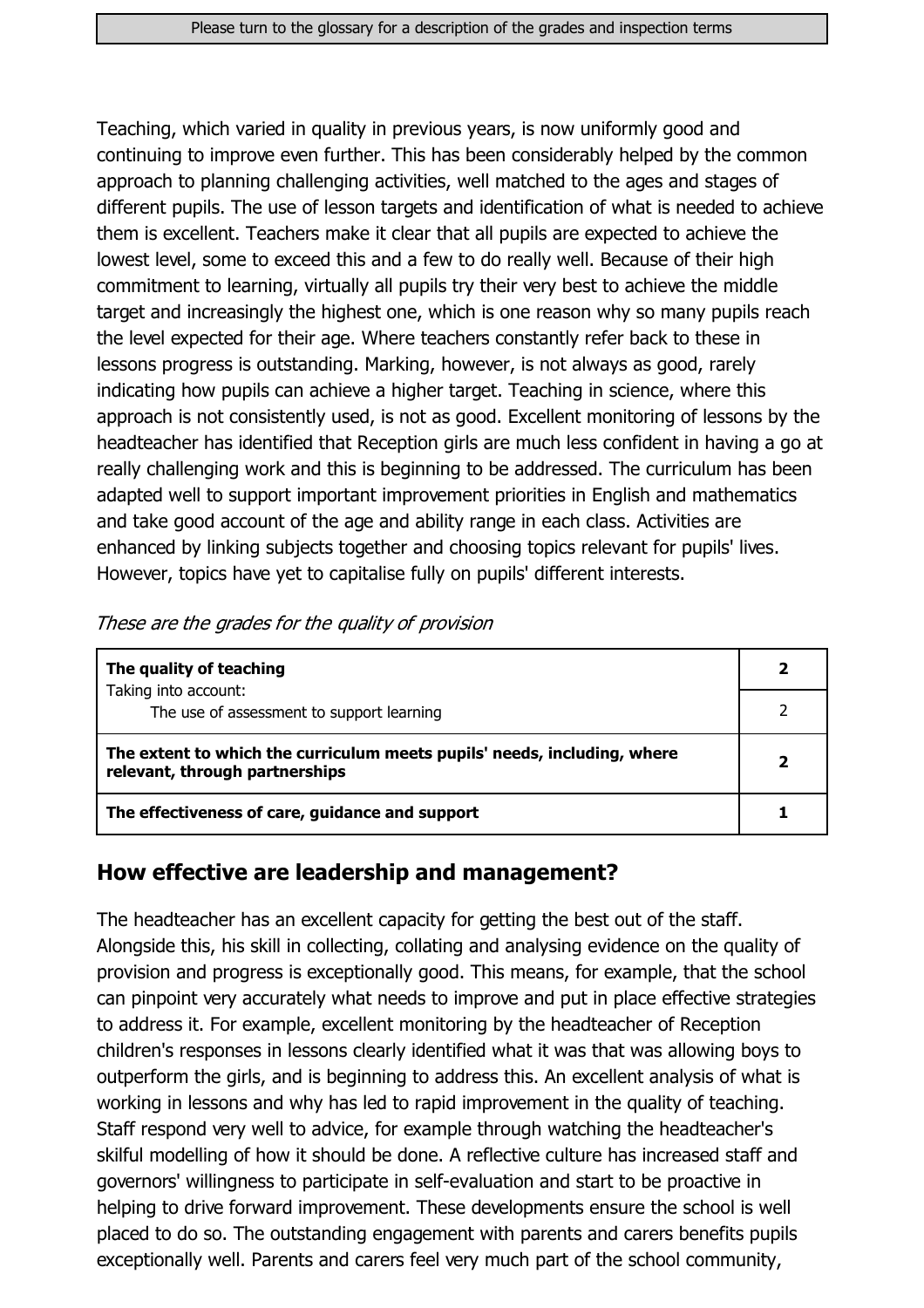#### Inspection grades: 1 is outstanding, 2 is good, 3 is satisfactory, and 4 is inadequate

willingly giving of their time and expertise such as helping to run the very popular gardening club which supports pupils' health and ecological awareness.

Governors are well informed and very supportive, playing a very effective role as critical friends in this small school. Development planning for community cohesion is good, with plans in hand to develop partnerships with other schools in order to increase pupils' awareness of how they can support cohesion in this country. Partnerships in other areas support pupils' education and welfare very well. The caring family ethos helps ensure that no pupil is discriminated against and their equality of opportunity is good. Pupils are especially well cared for through the rigorous attention paid to safeguarding them. Effective procedures are in place to support this although there are a few minor discrepancies in some policies.

| The effectiveness of leadership and management in embedding ambition and<br>driving improvement                                                                     | 2                       |
|---------------------------------------------------------------------------------------------------------------------------------------------------------------------|-------------------------|
| Taking into account:<br>The leadership and management of teaching and learning                                                                                      |                         |
| The effectiveness of the governing body in challenging and supporting the<br>school so that weaknesses are tackled decisively and statutory responsibilities<br>met | $\overline{2}$          |
| The effectiveness of the school's engagement with parents and carers                                                                                                | 1                       |
| The effectiveness of partnerships in promoting learning and well-being                                                                                              | 2                       |
| The effectiveness with which the school promotes equality of opportunity and<br>tackles discrimination                                                              | 2                       |
| The effectiveness of safeguarding procedures                                                                                                                        | $\overline{\mathbf{2}}$ |
| The effectiveness with which the school promotes community cohesion                                                                                                 | 2                       |
| The effectiveness with which the school deploys resources to achieve<br>value for money                                                                             | $\overline{\mathbf{2}}$ |

#### These are the grades for leadership and management

### **Early Years Foundation Stage**

These are the grades for the Early Years Foundation Stage

| <b>Overall effectiveness of the Early Years Foundation Stage</b>                             |  |
|----------------------------------------------------------------------------------------------|--|
| Taking into account:<br>Outcomes for children in the Early Years Foundation Stage            |  |
|                                                                                              |  |
| The quality of provision in the Early Years Foundation Stage                                 |  |
| The effectiveness of leadership and management of the Early Years<br><b>Foundation Stage</b> |  |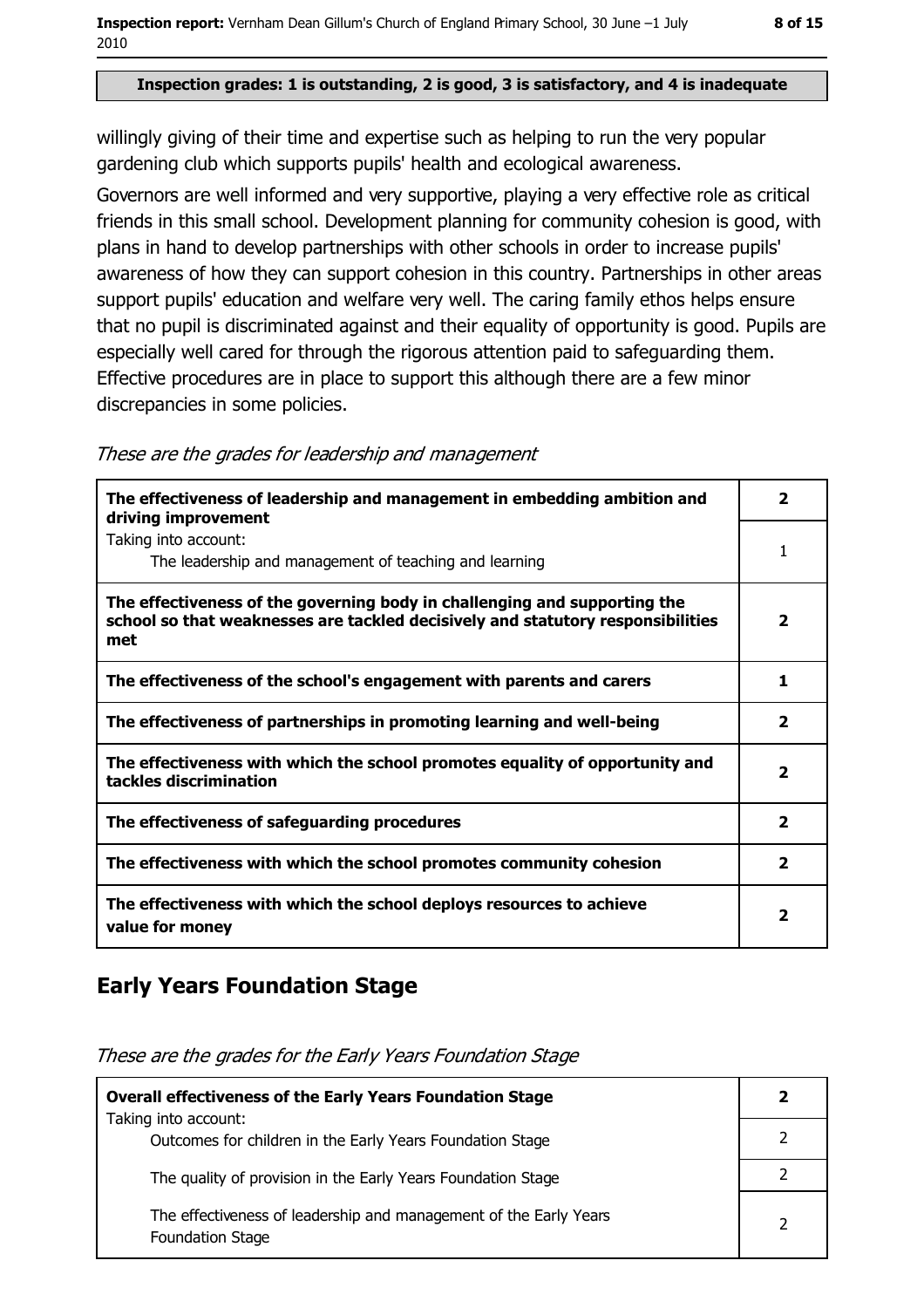#### **Views of parents and carers**

Parents' and carers' considerable respect for the school is a strong factor in the excellent engagement the school has with them.

In particular, parents and carers are very satisfied with:

- how well individual children's needs are met  $\blacksquare$
- the way children are looked after and kept healthy  $\blacksquare$
- the standard of behaviour  $\blacksquare$
- how well the school keeps them informed about their children's progress  $\blacksquare$
- the quality of the headteacher's leadership.  $\blacksquare$

Inspectors fully agree that these are strengths of the school.

A very small minority of parents and carers raised negative points. In the main there is little pattern to these although a few parents and carers would like more suggestions for ways to help their children at home. Inspection evidence shows that staff are willing to work closely with parents and carers on ways to accommodate this.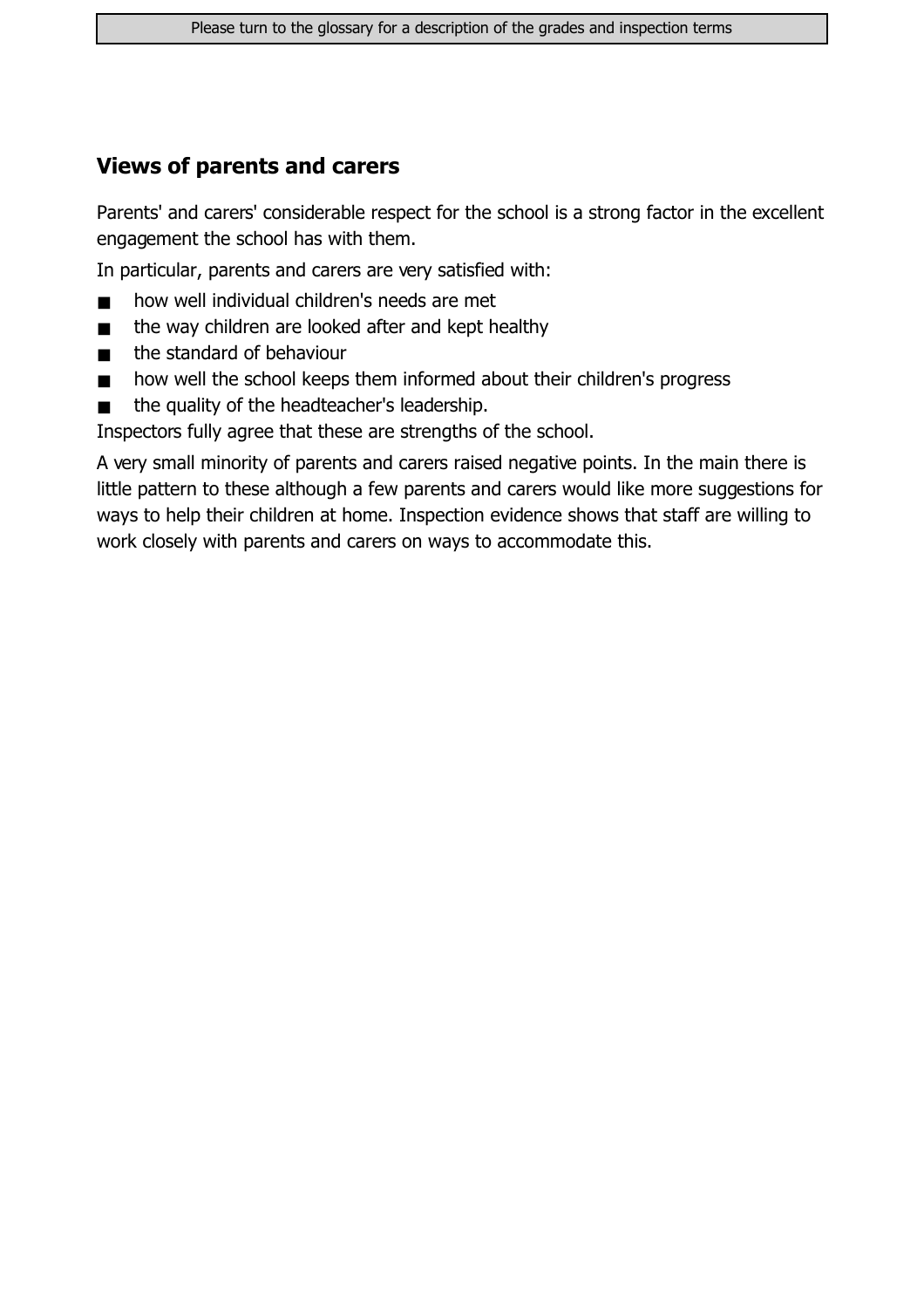Ofsted invited all the registered parents and carers of pupils registered at Vernham Dean Gillum's Church of England Primary School to complete a questionnaire about their views of the school. In the questionnaire, parents and carers were asked to record how strongly they agreed with 13 statements about the school.

The inspection team received 64 completed questionnaires by the end of the on-site inspection. In total, there are 95 pupils registered at the school.

| <b>Statements</b>                                                                                                                                                                                                                                       | <b>Strongly</b><br><b>Agree</b> |               | <b>Agree</b> |               | <b>Disagree</b> |                | <b>Strongly</b><br>disagree |                |
|---------------------------------------------------------------------------------------------------------------------------------------------------------------------------------------------------------------------------------------------------------|---------------------------------|---------------|--------------|---------------|-----------------|----------------|-----------------------------|----------------|
|                                                                                                                                                                                                                                                         | <b>Total</b>                    | $\frac{0}{0}$ | <b>Total</b> | $\frac{0}{0}$ | <b>Total</b>    | $\frac{0}{0}$  | <b>Total</b>                | $\frac{1}{2}$  |
| My child enjoys school                                                                                                                                                                                                                                  | 45                              | 70            | 19           | 30            | $\mathbf 0$     | 0              | $\mathbf{0}$                | 0              |
| The school keeps my child<br>safe                                                                                                                                                                                                                       | 40                              | 63            | 23           | 36            | $\mathbf{1}$    | $\overline{2}$ | 0                           | $\mathbf 0$    |
| The school informs me<br>about my child's progress                                                                                                                                                                                                      | 21                              | 33            | 43           | 67            | $\mathbf 0$     | 0              | 0                           | 0              |
| My child is making enough<br>progress at this school                                                                                                                                                                                                    | 26                              | 41            | 34           | 53            | 3               | 5              | 1                           | $\overline{2}$ |
| The teaching is good at this<br>school                                                                                                                                                                                                                  | 29                              | 45            | 33           | 52            | $\overline{2}$  | 3              | 0                           | 0              |
| The school helps me to<br>support my child's learning                                                                                                                                                                                                   | 23                              | 36            | 33           | 52            | 6               | 9              | 0                           | 0              |
| The school helps my child to<br>have a healthy lifestyle                                                                                                                                                                                                | 32                              | 50            | 32           | 50            | $\mathbf 0$     | $\mathbf 0$    | 0                           | $\mathbf 0$    |
| The school makes sure that<br>my child is well prepared for<br>the future (for example<br>changing year group,<br>changing school, and for<br>children who are finishing<br>school, entering further or<br>higher education, or<br>entering employment) | 31                              | 48            | 30           | 47            | $\mathbf{1}$    | $\overline{2}$ | $\mathbf 0$                 | $\mathbf 0$    |
| The school meets my child's<br>particular needs                                                                                                                                                                                                         | 31                              | 48            | 30           | 47            | 3               | 5              | $\Omega$                    | $\mathbf 0$    |
| The school deals effectively<br>with unacceptable behaviour                                                                                                                                                                                             | 30                              | 47            | 33           | 52            | $\mathbf{1}$    | $\overline{2}$ | $\mathbf 0$                 | $\mathbf 0$    |
| The school takes account of<br>my suggestions and<br>concerns                                                                                                                                                                                           | 26                              | 41            | 31           | 48            | 5               | 8              | 0                           | 0              |
| The school is led and<br>managed effectively                                                                                                                                                                                                            | 38                              | 59            | 25           | 39            | $\mathbf{1}$    | $\overline{2}$ | $\mathbf 0$                 | 0              |
| Overall, I am happy with my<br>child's experience at this<br>school                                                                                                                                                                                     | 40                              | 63            | 23           | 36            | $\mathbf{1}$    | $\overline{2}$ | $\mathbf 0$                 | 0              |

The table above summarises the responses that parents and carers made to each statement. The percentages indicate the proportion of parents and carers giving that response out of the total number of completed questionnaires. Where one or more parents and carers chose not to answer a particular question, the percentages will not add up to 100%.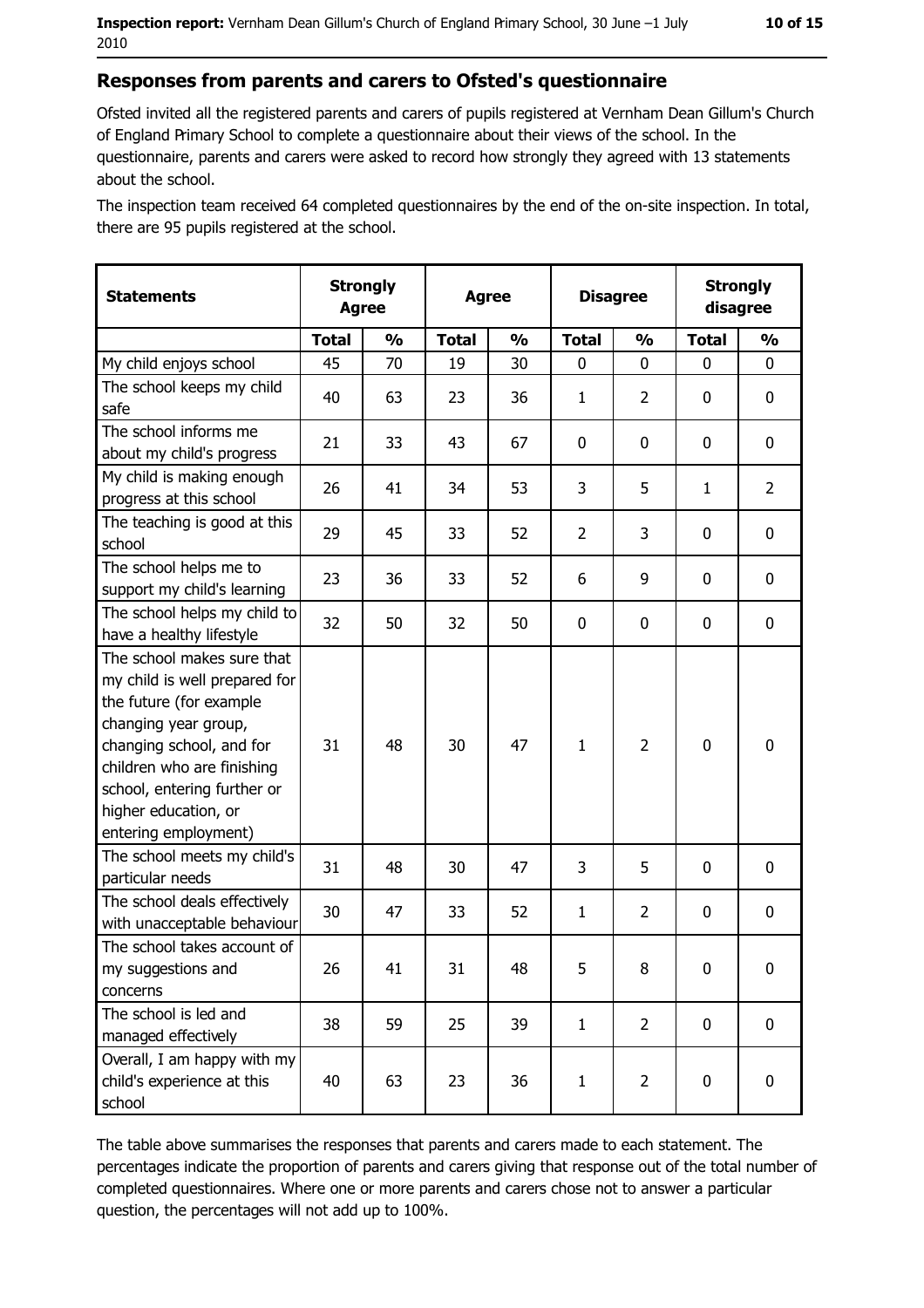## **Glossary**

#### What inspection judgements mean

| <b>Grade</b> | <b>Judgement</b> | <b>Description</b>                                                                                                                                                                                                               |  |
|--------------|------------------|----------------------------------------------------------------------------------------------------------------------------------------------------------------------------------------------------------------------------------|--|
| Grade 1      | Outstanding      | These features are highly effective. An oustanding<br>school provides exceptionally well for its pupils' needs.                                                                                                                  |  |
| Grade 2      | Good             | These are very positive features of a school. A school<br>that is good is serving its pupils well.                                                                                                                               |  |
| Grade 3      | Satisfactory     | These features are of reasonable quality. A satisfactory<br>school is providing adequately for its pupils.                                                                                                                       |  |
| Grade 4      | Inadequate       | These features are not of an acceptable standard. An<br>inadequate school needs to make significant<br>improvement in order to meet the needs of its pupils.<br>Ofsted inspectors will make further visits until it<br>improves. |  |

#### **Overall effectiveness of schools**

|                       | Overall effectiveness judgement (percentage of<br>schools) |      |                     |                   |
|-----------------------|------------------------------------------------------------|------|---------------------|-------------------|
| <b>Type of school</b> | <b>Outstanding</b>                                         | Good | <b>Satisfactory</b> | <b>Inadequate</b> |
| Nursery schools       | 51                                                         | 45   | 0                   | 4                 |
| Primary schools       | 6                                                          | 41   | 42                  | 10                |
| Secondary schools     | 8                                                          | 34   | 44                  | 14                |
| Sixth forms           | 10                                                         | 37   | 50                  | 3                 |
| Special schools       | 32                                                         | 38   | 25                  | 5                 |
| Pupil referral units  | 12                                                         | 43   | 31                  | 14                |
| All schools           | 9                                                          | 40   | 40                  | 10                |

New school inspection arrangements were introduced on 1 September 2009. This means that inspectors now make some additional judgements that were not made previously.

The data in the table above is for the period 1 September to 31 December 2009 and is the most recently published data available (see www.ofsted.gov.uk). Please note that the sample of schools inspected during the autumn term 2009 was not representative of all schools nationally, as weaker schools are inspected more frequently than good or outstanding schools.

Percentages are rounded and do not always add exactly to 100. Secondary school figures include those that have sixth forms, and sixth form figures include only the data specifically for sixth form inspection judgements.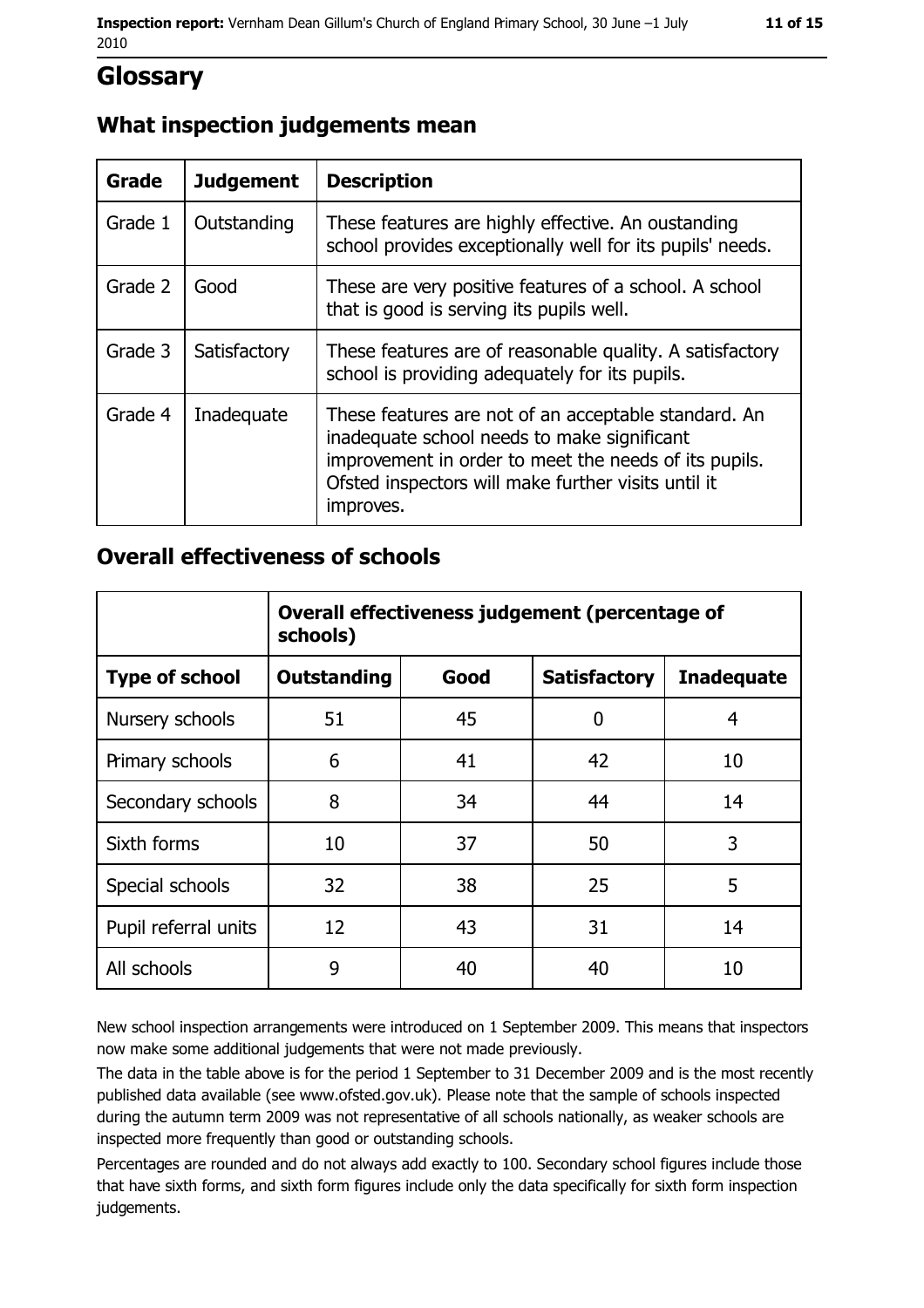# **Common terminology used by inspectors**

| Achievement:               | the progress and success of a pupil in<br>their learning, development or training.                                                                                                                                                                                                                                |
|----------------------------|-------------------------------------------------------------------------------------------------------------------------------------------------------------------------------------------------------------------------------------------------------------------------------------------------------------------|
| Attainment:                | the standard of the pupils' work shown by<br>test and examination results and in<br>lessons.                                                                                                                                                                                                                      |
| Capacity to improve:       | the proven ability of the school to<br>continue improving. Inspectors base this<br>judgement on what the school has<br>accomplished so far and on the quality of<br>its systems to maintain improvement.                                                                                                          |
| Leadership and management: | the contribution of all the staff with<br>responsibilities, not just the headteacher,<br>to identifying priorities, directing and<br>motivating staff and running the school.                                                                                                                                     |
| Learning:                  | how well pupils acquire knowledge,<br>develop their understanding, learn and<br>practise skills and are developing their<br>competence as learners.                                                                                                                                                               |
| Overall effectiveness:     | inspectors form a judgement on a school's<br>overall effectiveness based on the findings<br>from their inspection of the school. The<br>following judgements, in particular,<br>influence what the overall effectiveness<br>judgement will be.                                                                    |
|                            | The school's capacity for sustained<br>improvement.<br>Outcomes for individuals and groups<br>of pupils.<br>The quality of teaching.<br>The extent to which the curriculum<br>٠<br>meets pupil's needs, including where<br>relevant, through partnerships.<br>The effectiveness of care, guidance<br>and support. |
| Progress:                  | the rate at which pupils are learning in<br>lessons and over longer periods of time. It<br>is often measured by comparing the<br>pupils' attainment at the end of a key<br>stage with their attainment when they<br>started.                                                                                      |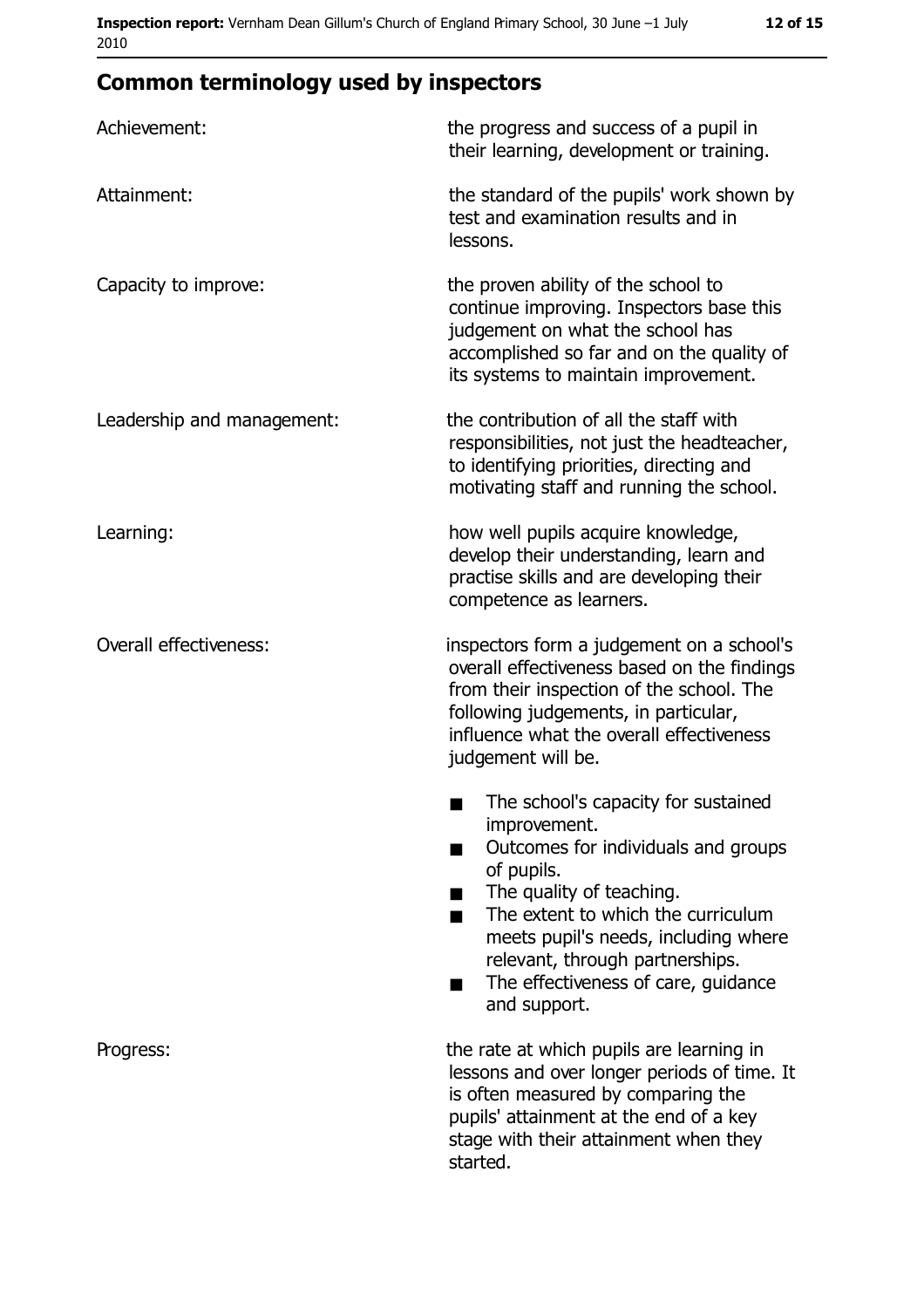#### This letter is provided for the school, parents and carers to share with their children. It describes Ofsted's main findings from the inspection of their school.



2 July 2010

 $\Box$ 

**Dear Pupils** 

 $\Box$ 

Inspection of Vernham Dean Gillum's Church of England Primary School, Andover, SP11  $01Y$ 

 $\Box$ 

Thank you for welcoming us to your school. We very much enjoyed our time with you. I particularly want to thank the pupils who gave up their lunchtime to talk to us. We think your school is good and are delighted that you and your parents and carers agree.

 $\Box$ 

Here are some of the things we found out that were especially good about the school:

- Staff take excellent care of you, give you really good advice on how to improve and  $\blacksquare$ support those of you who need extra help especially well.
- Your behaviour is excellent and you all get on really well together.  $\blacksquare$
- You enjoy school very much and try really hard to do your best.  $\blacksquare$
- You are well taught and activities help you to do well.  $\blacksquare$
- Your parents and carers do a lot of really good things to help the school, like  $\blacksquare$ running the gardening club or building the fort for you to do activities in.  $\Box$
- Your headteacher is an excellent leader, and staff and governors are helping him to  $\blacksquare$ make your school even better.

 $\Box$ 

Here are some of the things we have asked the school to improve:

- $\blacksquare$ Help you to carry on making the best progress you can so that attainment continues to improve.  $\square$
- $\blacksquare$ Make sure that you learn about the different communities in this country so that you can learn to get on with other people as well as you do in school and in the village.  $\square$

 $\Box$ 

You can help by continuing to work as well as we saw you doing during the inspection.

 $\Box$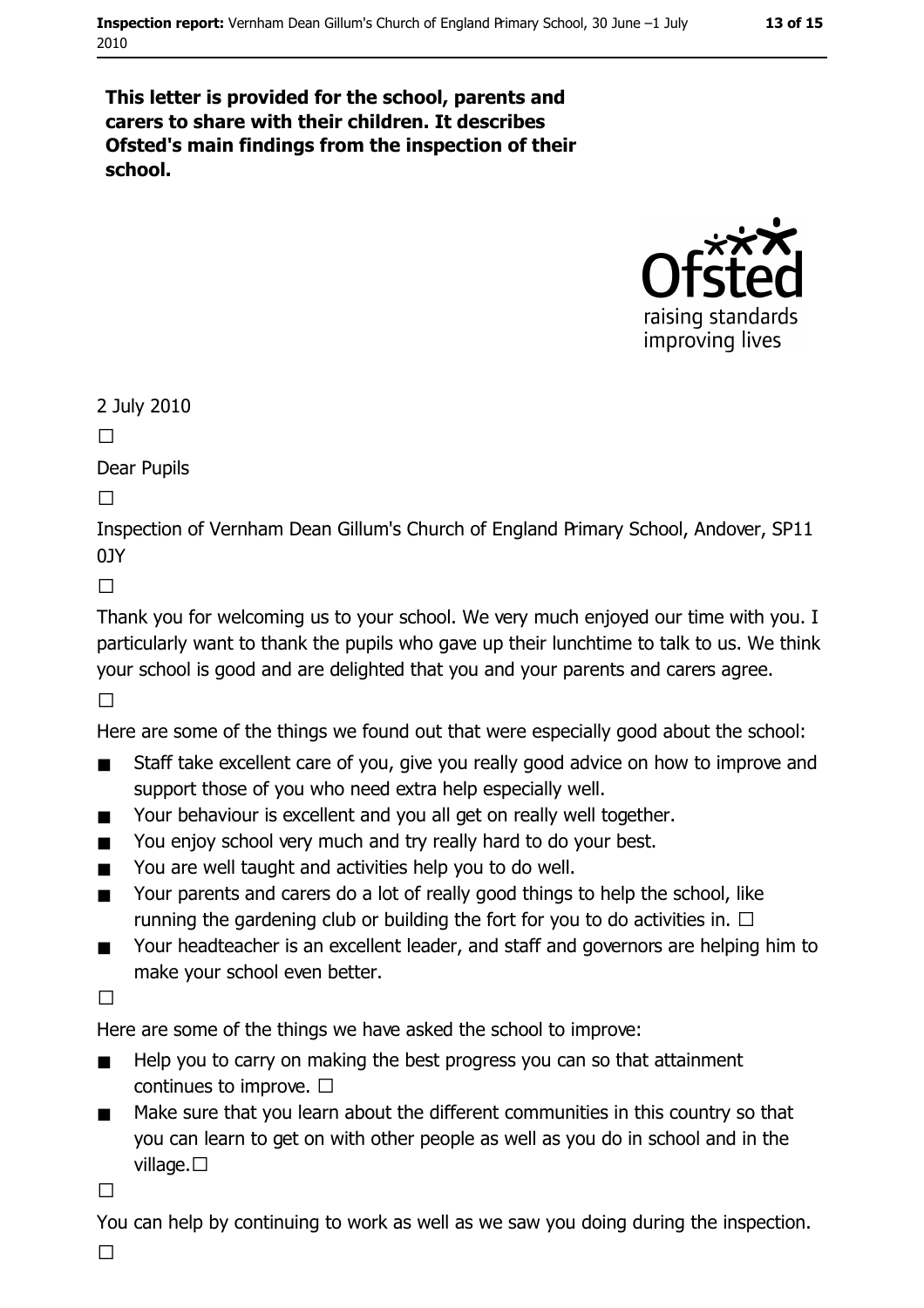Yours sincerely

 $\Box$ 

Diane Wilkinson

Lead Inspector

 $\Box$